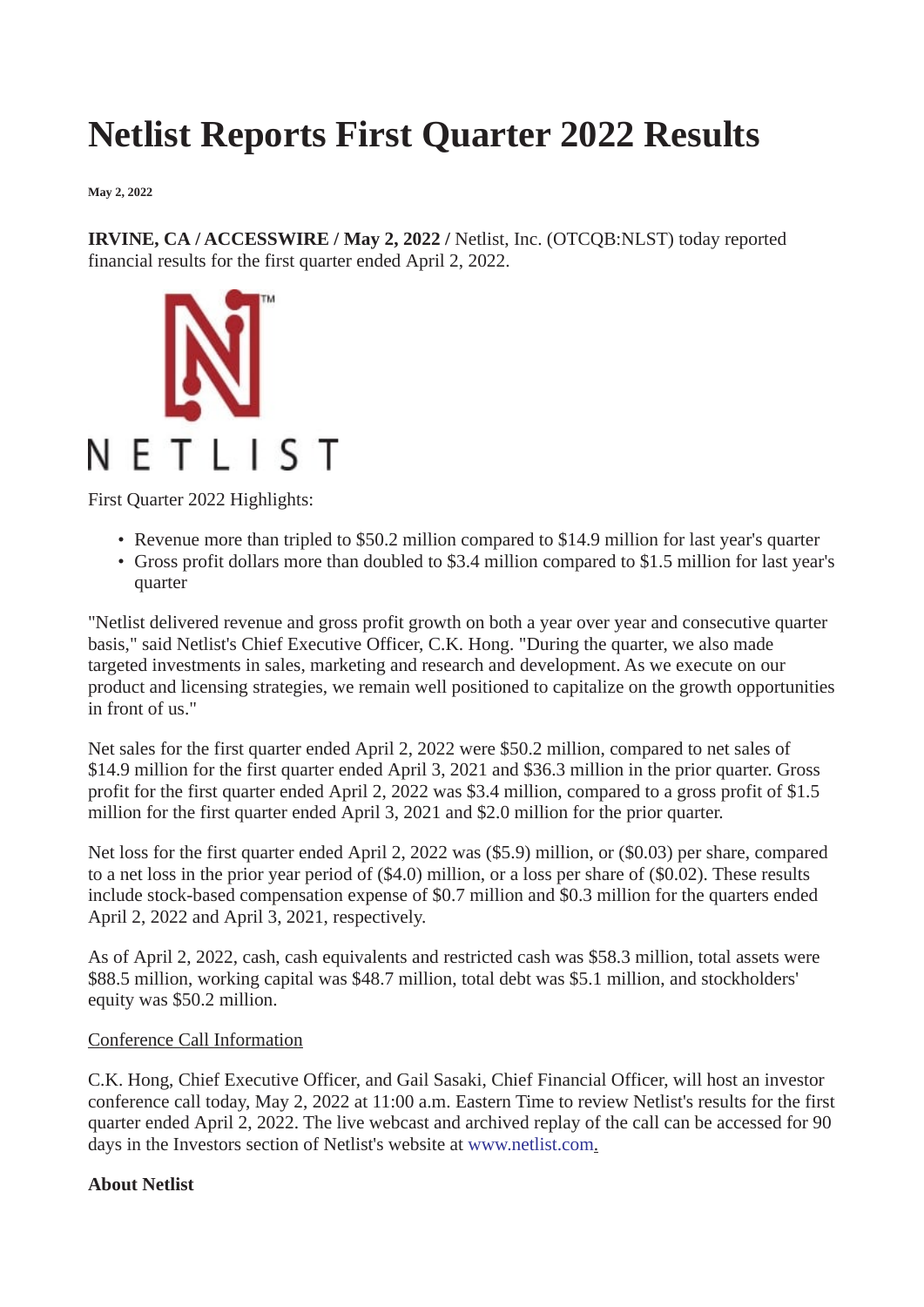Netlist provides high-performance solid state drives and modular memory solutions to enterprise customers in diverse industries. The Company's NVMe™ SSDs in various capacities and form factors and the line of custom and specialty memory products bring industry-leading performance to server and storage appliance customers and cloud service providers. Netlist licenses its portfolio of intellectual property including patents, in server memory, hybrid memory and storage class memory, to companies that implement Netlist's technology. To learn more, visit [www.netlist.com](https://pr.report/zxR0Hw7Q).

#### **Safe Harbor Statement**

This news release contains forward-looking statements within the meaning of the Private Securities Litigation Reform Act of 1995. Forward-looking statements are statements other than historical facts and often address future events or Netlist's future performance. Forward-looking statements contained in this news release include statements about Netlist's ability to execute on its strategic initiatives. All forward-looking statements reflect management's present expectations regarding future events and are subject to known and unknown risks, uncertainties and other factors that could cause actual results to differ materially from those expressed in or implied by any forward-looking statements. These risks, uncertainties and other factors include, among others: risks related to Netlist's plans for its intellectual property, including its strategies for monetizing, licensing, expanding, and defending its patent portfolio; risks associated with patent infringement litigation initiated by Netlist, or by others against Netlist, as well as the costs and unpredictability of any such litigation; risks associated with Netlist's product sales, including the market and demand for products sold by Netlist and its ability to successfully develop and launch new products that are attractive to the market; the success of product, joint development and licensing partnerships; the competitive landscape of Netlist's industry; and general economic, political and market conditions, including quarantines, factory slowdowns or shutdowns, and travel restrictions resulting from the COVID-19 pandemic. The military conflict between Russia and Ukraine may increase the likelihood of supply interruptions. All forward-looking statements reflect management's present assumptions, expectations and beliefs regarding future events and are subject to known and unknown risks, uncertainties and other factors that could cause actual results to differ materially from those expressed in or implied by any forward-looking statements. These and other risks and uncertainties are described in Netlist's annual report on Form 10-K for its most recently completed fiscal year filed on March 1, 2022, and the other filings it makes with the U.S. Securities and Exchange Commission from time to time, including any subsequently filed quarterly and current reports. In light of these risks, uncertainties and other factors, these forward-looking statements should not be relied on as predictions of future events. These forward-looking statements represent Netlist's assumptions, expectations and beliefs only as of the date they are made, and except as required by law, Netlist undertakes no obligation to revise or update any forward-looking statements for any reason.

(Tables Follow)

For more information, please contact:

The Plunkett Group Mike Smargiassi [NLST@theplunkettgroup.com](mailto:NLST@theplunkettgroup.com) (212) 739-6729

Netlist, Inc. Gail M. Sasaki Chief Financial Officer (949) 435-0025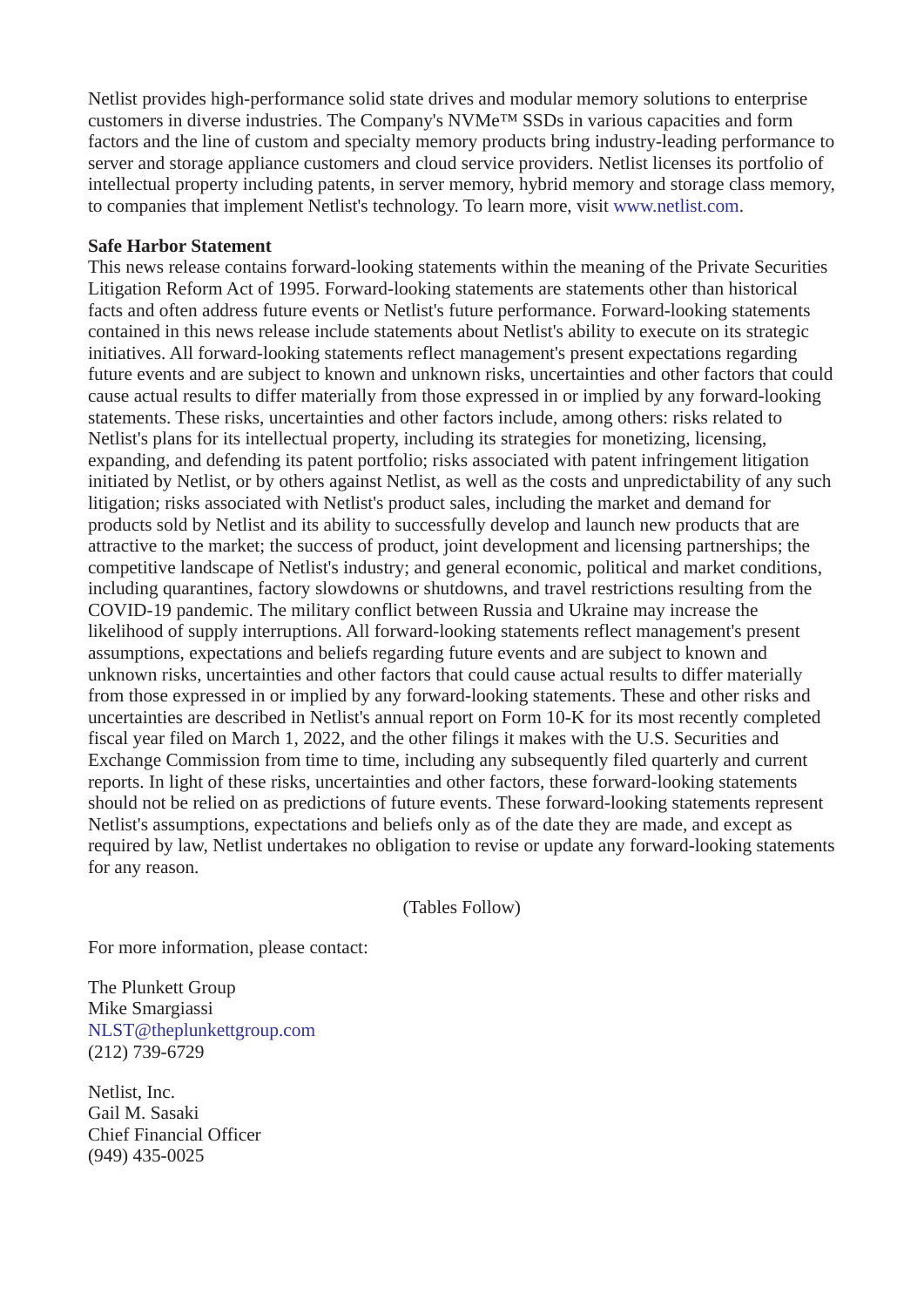# **Netlist, Inc. and Subsidiaries Condensed Consolidated Balance Sheets (in thousands)**

|                                                                            |    | (unaudited)      |              |                              |  |
|----------------------------------------------------------------------------|----|------------------|--------------|------------------------------|--|
|                                                                            |    | April 2,<br>2022 |              | <b>January</b><br>1,<br>2022 |  |
| <b>ASSETS</b>                                                              |    |                  |              |                              |  |
| Current assets:                                                            |    |                  |              |                              |  |
| Cash and cash equivalents                                                  | \$ | 37,530           | \$           | 47,679                       |  |
| Restricted cash                                                            |    | 20,800           |              | 10,800                       |  |
| Accounts receivable, net                                                   |    | 5,777            |              | 12,727                       |  |
| Inventories                                                                |    | 19,503           |              | 15,670                       |  |
| Prepaid expenses and other current assets                                  |    | 1,167            |              | 1,126                        |  |
| Total current assets                                                       |    | 84,777           |              | 88,002                       |  |
| Property and equipment, net                                                |    | 1,129            |              | 989                          |  |
| Operating lease right-of-use assets                                        |    | 2,279            |              | 1,891                        |  |
| Other assets                                                               |    | 287              |              | 294                          |  |
| <b>Total assets</b>                                                        | \$ | 88,472           | $\mathbb{S}$ | 91,176                       |  |
| <b>LIABILITIES AND STOCKHOLDERS' EQUITY</b><br><b>Current liabilities:</b> |    |                  |              |                              |  |
| Accounts payable                                                           | \$ | 28,963           | \$           | 25,887                       |  |
| Revolving line of credit                                                   |    | 4,732            |              | 7,000                        |  |
| Accrued payroll and related liabilities                                    |    | 1,345            |              | 1,308                        |  |
| Accrued expenses and other current liabilities                             |    | 709              |              | 632                          |  |
| Long-term debt due within one year                                         |    | 376              |              | 562                          |  |
| <b>Total current liabilities</b>                                           |    | 36,125           |              | 35,389                       |  |
| Operating lease liabilities                                                |    | 1,994            |              | 1,593                        |  |
| Other liabilities                                                          |    | 187              |              | 152                          |  |
| <b>Total liabilities</b>                                                   |    | 38,306           |              | 37,134                       |  |
| Commitments and contingencies                                              |    |                  |              |                              |  |
| Stockholders' equity:                                                      |    |                  |              |                              |  |
| Preferred stock                                                            |    |                  |              |                              |  |
| Common stock                                                               |    | 232              |              | 231                          |  |
| Additional paid-in capital                                                 |    | 245,861          |              | 243,866                      |  |
| Accumulated deficit                                                        |    | (195, 927)       |              | (190, 055)                   |  |
| Total stockholders' equity                                                 |    | 50,166           |              | 54,042                       |  |
| Total liabilities and stockholders' equity                                 | \$ | 88,472           | \$           | 91,176                       |  |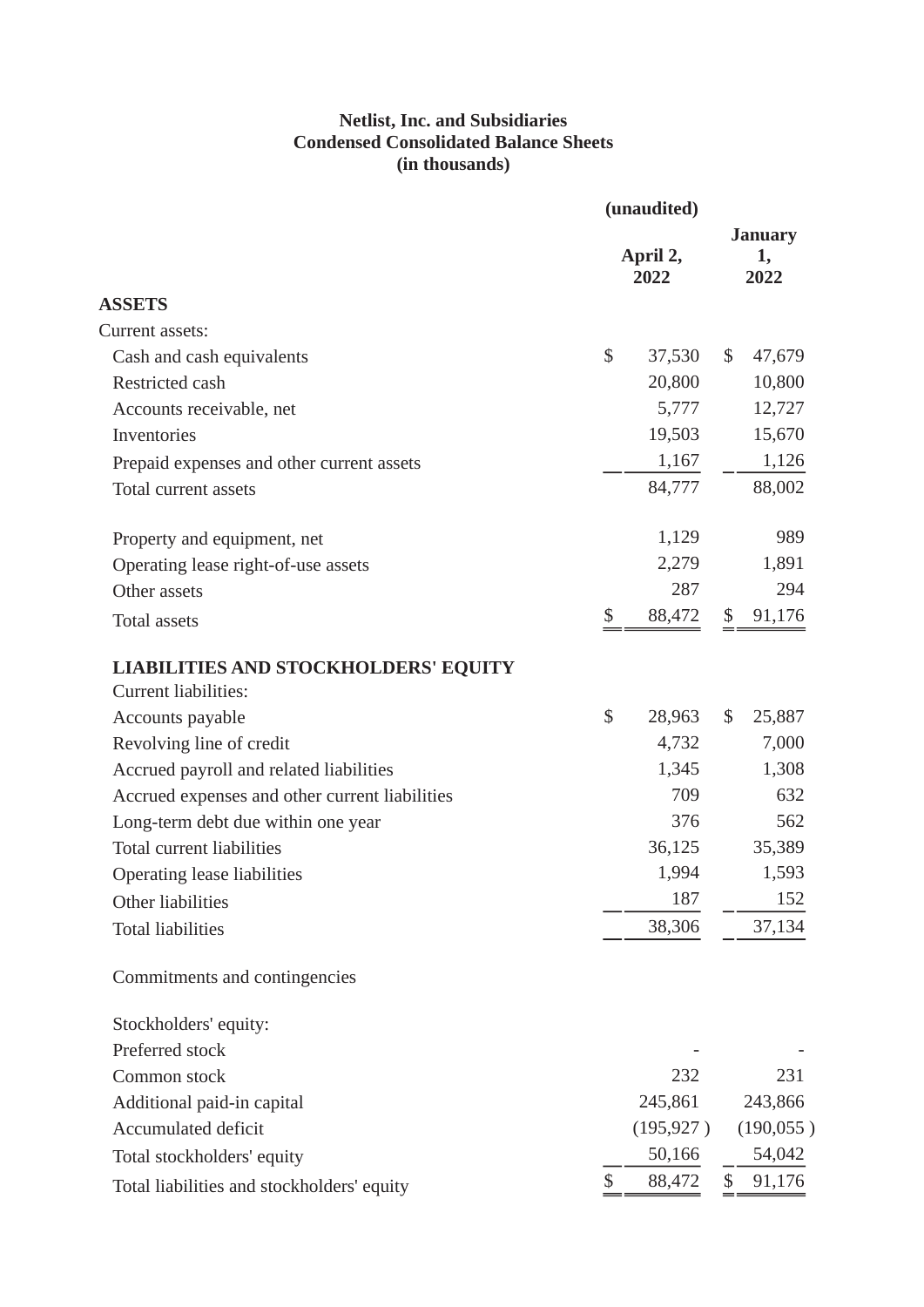## **Netlist, Inc. and Subsidiaries Condensed Consolidated Statements of Operations (Unaudited) (in thousands, except per share amounts)**

|                                                                  | <b>Three</b><br><b>Months</b><br><b>Ended</b> |    |                  |  |
|------------------------------------------------------------------|-----------------------------------------------|----|------------------|--|
|                                                                  | April 2,<br>2022                              |    | April 3,<br>2021 |  |
| Net sales                                                        | 50,200                                        |    | 14,897           |  |
| Cost of sales $(1)$                                              | 46,837                                        |    | 13,396           |  |
| Gross profit                                                     | 3,363                                         |    | 1,501            |  |
| Operating expenses:                                              |                                               |    |                  |  |
| Research and development(1)                                      | 2,457                                         |    | 1,124            |  |
| Intellectual property legal fees                                 | 2,826                                         |    | 2,287            |  |
| Selling, general and administrative(1)                           | 3,938                                         |    | 1,957            |  |
| Total operating expenses                                         | 9,221                                         |    | 5,368            |  |
| Operating (loss) income                                          | (5,858)                                       |    | (3, 867)         |  |
| Other (expense) income, net:                                     |                                               |    |                  |  |
| Interest expense, net                                            | (11)                                          |    | (147)            |  |
| Other income, net                                                | (2)                                           |    | (2)              |  |
| Total other (expense) income, net                                | (13)                                          |    | (149)            |  |
| (Loss) income before provision for income taxes                  | (5,871)                                       |    | (4,016)          |  |
| Provision for income taxes                                       | 1                                             |    | $\mathbf{1}$     |  |
| Net (loss) income                                                | \$<br>(5,872)                                 | \$ | (4,017)          |  |
| Net loss per common share:                                       |                                               |    |                  |  |
| Basic and diluted                                                | \$<br>(0.03)                                  | \$ | (0.02)           |  |
| Weighted-average common shares outstanding:                      |                                               |    |                  |  |
| Basic and diluted                                                | 230,546                                       |    | 205,680          |  |
| (1) Amounts include stock-based compensation expense as follows: |                                               |    |                  |  |
| Cost of sales                                                    | \$<br>3                                       | \$ | 3                |  |
| Research and development                                         | 176                                           |    | 110              |  |
| Selling, general and administrative                              | 503                                           |    | 225              |  |
| Total stock-based compensation                                   | \$<br>682                                     | \$ | 338              |  |
|                                                                  |                                               |    |                  |  |

**SOURCE:** Netlist, Inc.